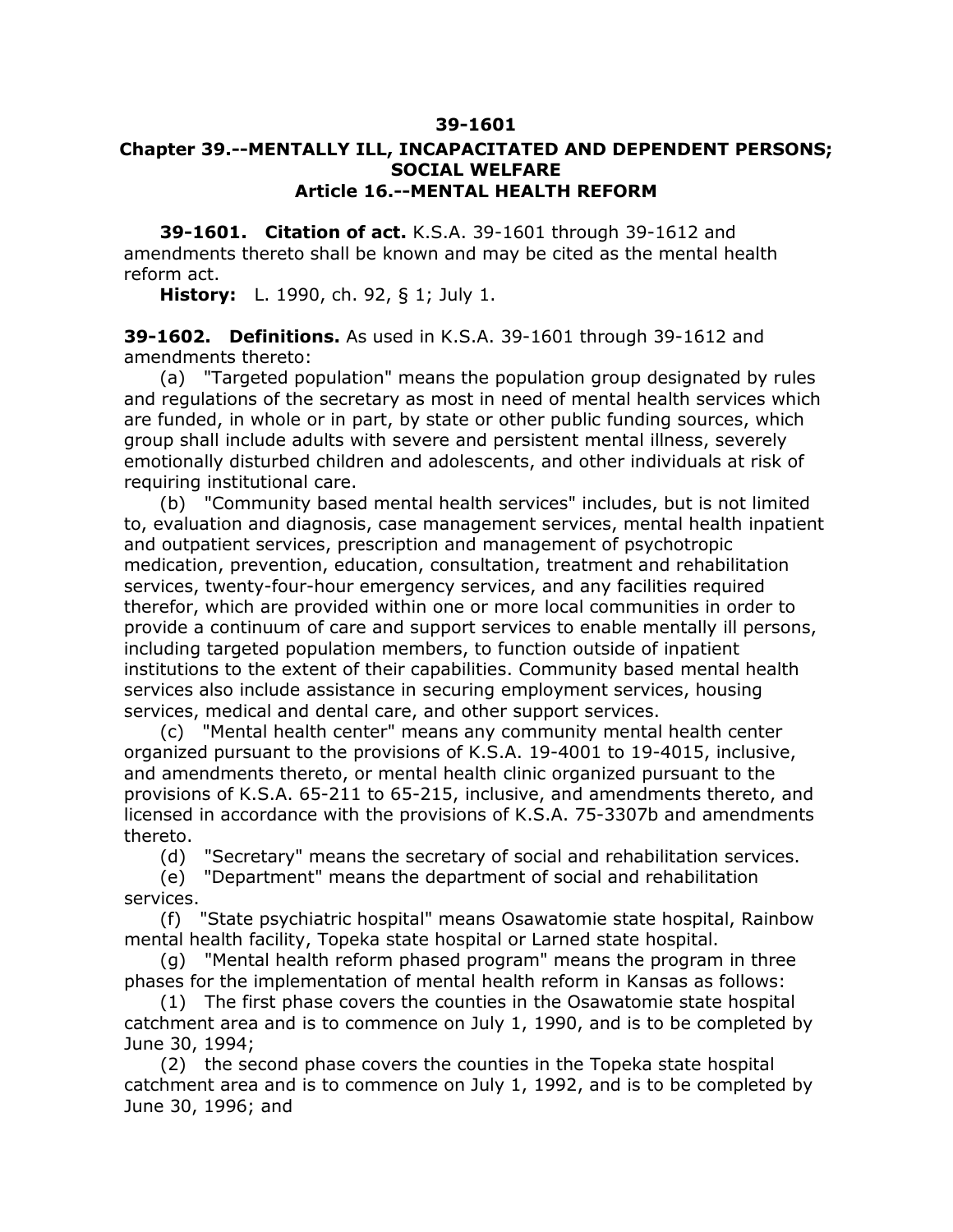(3) the third phase covers the counties in the Larned state hospital catchment area and is to commence on July 1, 1993, and is to be completed by June 30, 1997.

(h) "Screening" means the process performed by a participating community mental health center, pursuant to a contract entered into with the secretary under K.S.A. 39-1610 and amendments thereto, to determine whether a person, under either voluntary or involuntary procedures, can be evaluated or treated, or can be both evaluated and treated, in the community or should be referred to the appropriate state psychiatric hospital for such treatment or evaluation or for both treatment and evaluation.

(i) "Osawatomie state hospital catchment area" means, except as otherwise defined by rules and regulations of the secretary adopted pursuant to K.S.A. 39- 1613 and amendments thereto, the area composed of the following counties: Allen, Anderson, Atchison, Bourbon, Butler, Chautauqua, Cherokee, Cowley, Crawford, Elk, Franklin, Jefferson, Johnson, Labette, Leavenworth, Linn, Miami, Montgomery, Neosho, Wilson, Woodson and Wyandotte.

(j) "Topeka state hospital catchment area" means, except as otherwise defined by rules and regulations of the secretary adopted pursuant to K.S.A. 39- 1613 and amendments thereto, the area composed of the following counties: Brown, Chase, Clay, Cloud, Coffey, Dickinson, Doniphan, Douglas, Ellsworth, Geary, Greenwood, Harvey, Jackson, Jewell, Lincoln, Lyon, Marion, Marshall, McPherson, Mitchell, Morris, Nemaha, Osage, Ottawa, Pottawatomie, Republic, Riley, Saline, Sedgwick, Shawnee, Wabaunsee and Washington.

(k) "Larned state hospital catchment area" means, except as otherwise defined by rules and regulations of the secretary adopted pursuant to K.S.A. 39- 1613 and amendments thereto, the area composed of the following counties: Barber, Barton, Cheyenne, Clark, Comanche, Decatur, Edwards, Ellis, Finney, Ford, Gove, Graham, Grant, Gray, Greeley, Hamilton, Harper, Haskell, Hodgeman, Kearny, Kingman, Kiowa, Lane, Logan, Meade, Morton, Ness, Norton, Osborne, Pawnee, Phillips, Pratt, Rawlins, Reno, Rice, Rooks, Rush, Russell, Scott, Seward, Sheridan, Sherman, Smith, Stafford, Stanton, Stevens, Sumner, Thomas, Trego, Wallace and Wichita.

(l) "Catchment area" means the Osawatomie state hospital catchment area, the Topeka state hospital catchment area or the Larned state hospital catchment area.

(m) "Participating mental health center" means a mental health center which has entered into a contract with the secretary of social and rehabilitation services to provide screening, treatment and evaluation, court ordered evaluation and other treatment services pursuant to the care and treatment act for mentally ill persons, in keeping with the phased concept of the mental health reform act.

**History:** L. 1990, ch. 92, § 2; L. 1993, ch. 225, § 2; L. 1996, ch. 167, § 51; Apr. 18.

**39-1603. Powers and duties of secretary of social and rehabilitation services.** In addition to powers and duties otherwise provided by law, the secretary shall have the following powers and duties: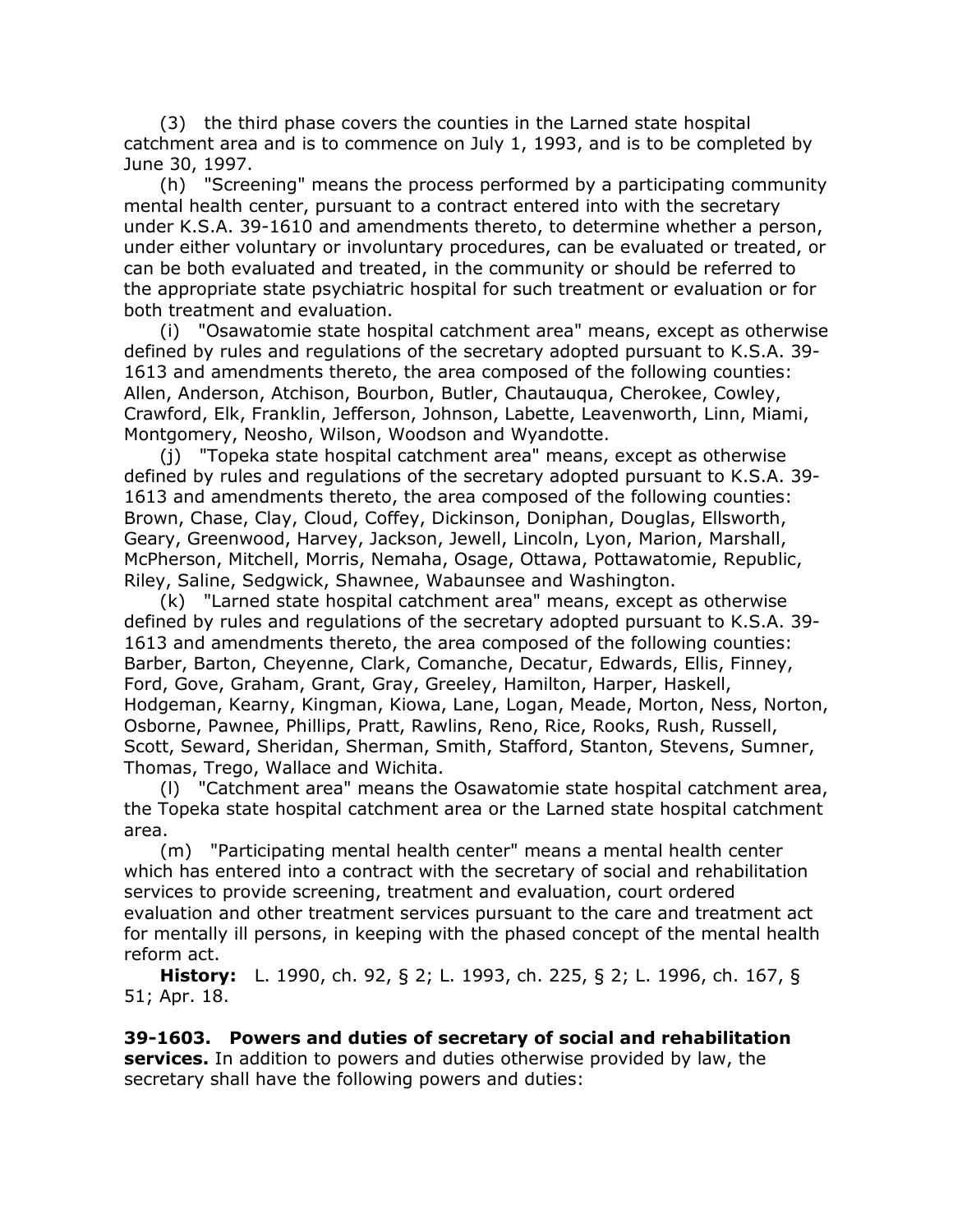(a) To function as the sole state agency to develop a comprehensive plan to meet the needs of persons who have mental illness;

(b) to evaluate and coordinate all programs, services and facilities for persons who have mental illness presently provided by agencies receiving state and federal funds and to make appropriate recommendations regarding such services, programs and facilities to the governor and the legislature;

(c) to evaluate all programs, services and facilities within the state for persons who have mental illness and determine the extent to which present public or private programs, services and facilities meet the needs of such persons;

(d) to solicit, accept, hold and administer on behalf of the state any grants, devises or bequests of money, securities or property to the state of Kansas for services to persons who have mental illness or purposes related thereto;

(e) to provide consultation and assistance to communities and groups developing local and area services for persons who have mental illness;

(f) to assist in the provision of services for persons who are mentally ill in local communities whenever possible, with primary control and responsibility for the provision of services with mental health centers, and to assure that such services are provided in the least restrictive environment;

(g) to adopt rules and regulations for targeted population members which provide that, within the limits of appropriations therefor, no person shall be inappropriately denied necessary mental health services from any mental health center or state psychiatric hospital and that each targeted population member shall be provided such services in the least restrictive manner;

(h) to establish and implement policies and procedures within the programs and activities of the department of social and rehabilitation services so that funds from the state shall follow persons who are mentally ill from state facilities into community programs;

(i) to provide the least restrictive treatment and most appropriate community based care as well as rehabilitation for Kansas residents who are mentally ill persons through coordinated utilization of the existing network of mental health centers and state psychiatric hospitals;

(j) to establish standards for the provision of community support services and for other community based mental health services provided by mental health centers in consultation with representatives of mental health centers, consumers of mental health services and family members of consumers of mental health services;

(k) to assure the establishment of specialized programs within each mental health center throughout the state in order to provide appropriate care for designated targeted population members;

(l) to establish service requirements for programs within mental health centers which will ensure that targeted population members receive the most effective community treatment possible;

(m) to ensure the development and continuation of high quality community based mental health services, including programs for targeted population members, in each mental health center service delivery area through the provision of technical assistance, consultation and funding;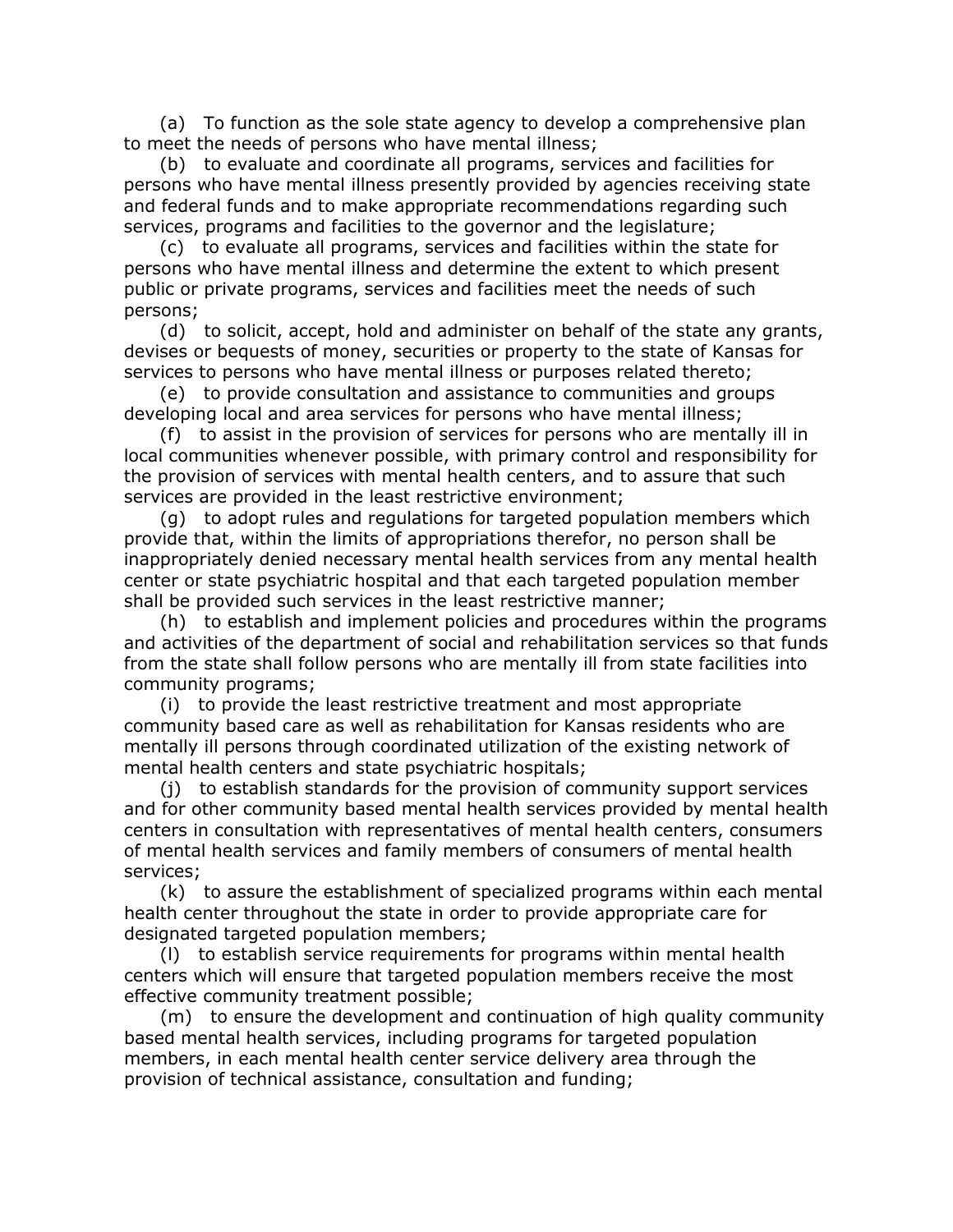(n) to establish standards for the provision of community based mental health programs through community programs in consultation with representatives of mental health centers, private and public service providers, families and consumer advocates;

(o) to monitor the establishment and the continuing operation of all state funded community based mental health services to ensure that programs providing these services comply with established standards;

(p) to review and approve the annual coordinated services plan of each mental health center during each fiscal year ending after June 30, 1991, and to withhold state funds from any mental health center which is not being administered substantially in accordance with the provisions of the annual coordinated services plan and budget submitted to the secretary by the mental health center;

(q) to establish state policies for the disbursement of federal funds within the state and for state administration of federal programs providing services or other assistance to persons who have mental illness consistent with relevant federal law, rules and regulations, policies and procedures;

(r) to adopt rules and regulations to ensure the protection of persons receiving mental health services, which shall include an appeal procedure at the state and local levels;

(s) to establish procedures and systems to evaluate the results and outcomes pursuant to K.S.A. 39-1610 and amendments thereto and as otherwise provided for under this act; and

(t) to adopt such rules and regulations as may be necessary to administer the provisions of K.S.A. 39-1601 through 39-1612 and amendments thereto which are consistent with appropriations available for the administration of such provisions.

**History:** L. 1990, ch. 92, § 3; July 1.

**39-1604. Secretary of social and rehabilitation services to adopt state assessment of needs; plan to develop and operate a state system; development by mental health centers of community assessment of needs and plan for community based services; annual review and update of assessment of needs and plan; coordinated services plan.** (a) On or before October 1, 1991, and in accordance with rules and regulations adopted under K.S.A. 39-1603 and amendments thereto, the secretary shall develop and adopt a state assessment of needs and a plan to develop and operate a state system to provide mental health services for persons who are residents of Kansas, including all targeted population members designated by rules and regulations adopted by the secretary. The plan for the state system shall include coordinating and assisting in the provision of community based mental health services in the service delivery areas of mental health centers, including the services provided by state psychiatric hospitals and the provision of state financial assistance. On or before March 1, 1992, the secretary shall adopt a state plan for an integrated system to coordinate and assist in the provision of community based mental health services within Kansas. The assessment of needs and plan for the state shall be reviewed and updated by the secretary on an annual basis.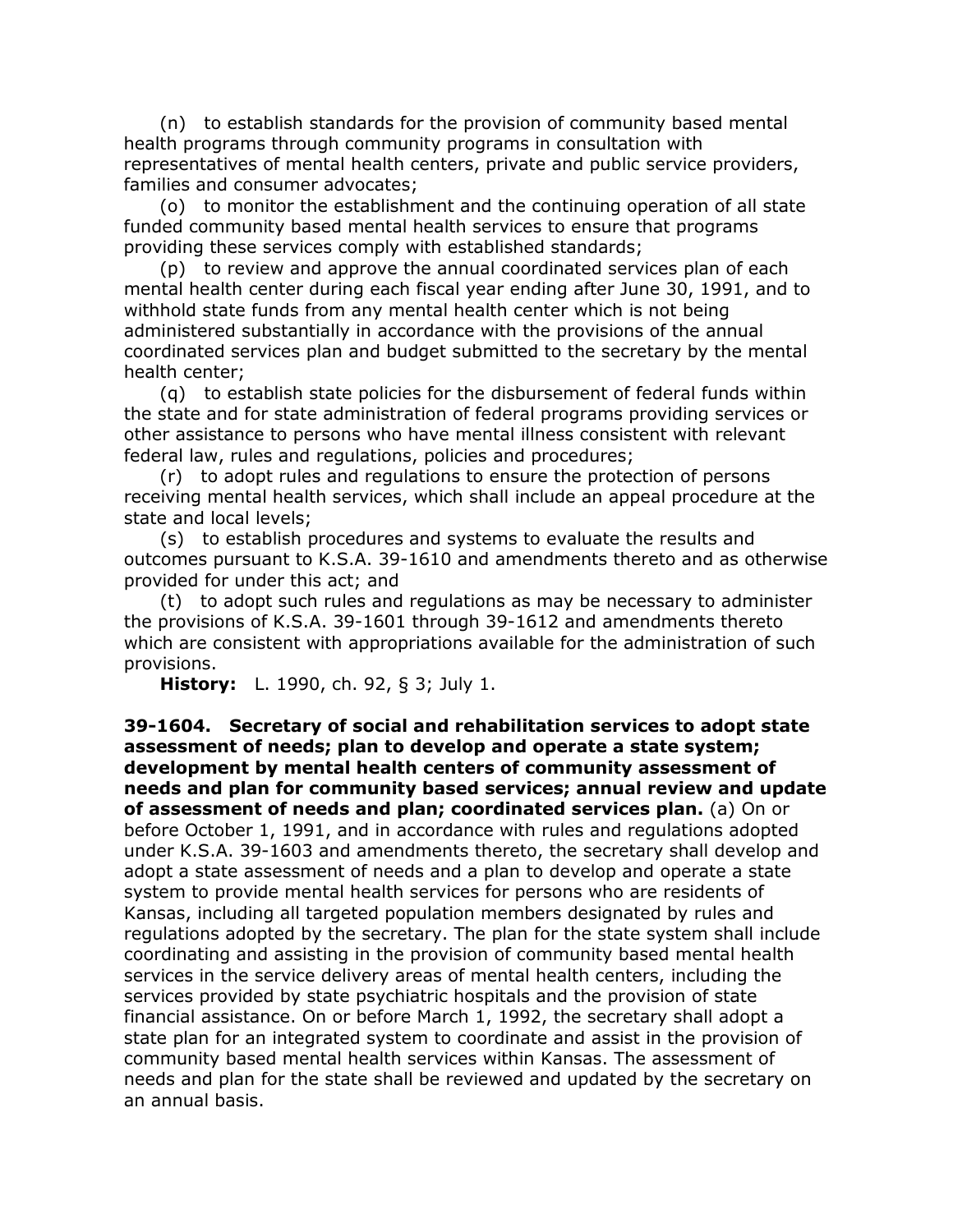(b) The secretary shall assist and coordinate the development by each mental health center of a community assessment of needs and a plan for the community system to provide community based mental health services for persons who reside in the service delivery area of the mental health center, including all targeted population members. The secretary shall review and approve, or return, with recommendations for revision and resubmittal, all such assessments of needs and plans in accordance with criteria prescribed by rules and regulations adopted under K.S.A. 39-1603 and amendments thereto. If necessary services for a service delivery area cannot be provided by the mental health center or in order to ensure that a continuum of services will be provided in a service delivery area, the secretary may require the provision of services for a service delivery area through contracts between two or more mental health centers.

(c) Each mental health center shall annually review and update such assessment of needs and plan for the service delivery area. If the assessment of needs or the plan for the community system to provide community based mental health services are not in compliance with the criteria prescribed by rules and regulations under K.S.A. 39-1603 and amendments thereto, the secretary shall withhold all or part of the state financial assistance provided to the mental health center.

(d) On or before October 1, 1991, and annually on or before such date thereafter, each mental health center shall submit a coordinated services plan addressing the service needs of the targeted population to the secretary of social and rehabilitation services for review and approval. The annual coordinated services plan shall be developed according to the standards established by rules and regulations adopted by the secretary of social and rehabilitation services.

**History:** L. 1990, ch. 92, § 4; July 1.

**39-1605. Governor's mental health services planning council; composition of council; chairperson; terms of members; vacancies; vicechairperson; compensation.** (a) There is hereby established the governor's mental health services planning council. The council shall consist of 25 members.

(b) So the composition of the council is in compliance with the requirements of public law 102-321 and supplementary federal acts, persons appointed to the council will be in accordance with the following:

- (1) Nine members shall be state agency representatives who shall include:
- (A) The commissioner of mental health and developmental disabilities;

(B) the secretary of social and rehabilitation services shall appoint one member for each of the following areas: vocational rehabilitation, alcohol and drug abuse services, medical services and children and family services;

- (C) the commissioner of juvenile justice;
- (D) the commissioner of education;
- (E) the secretary of corrections; and

(F) the secretary of commerce. If a commissioner or secretary is unable to participate, the commissioner or secretary shall appoint a designee as the official member of the council.

(2) The governor shall appoint the following persons to the council: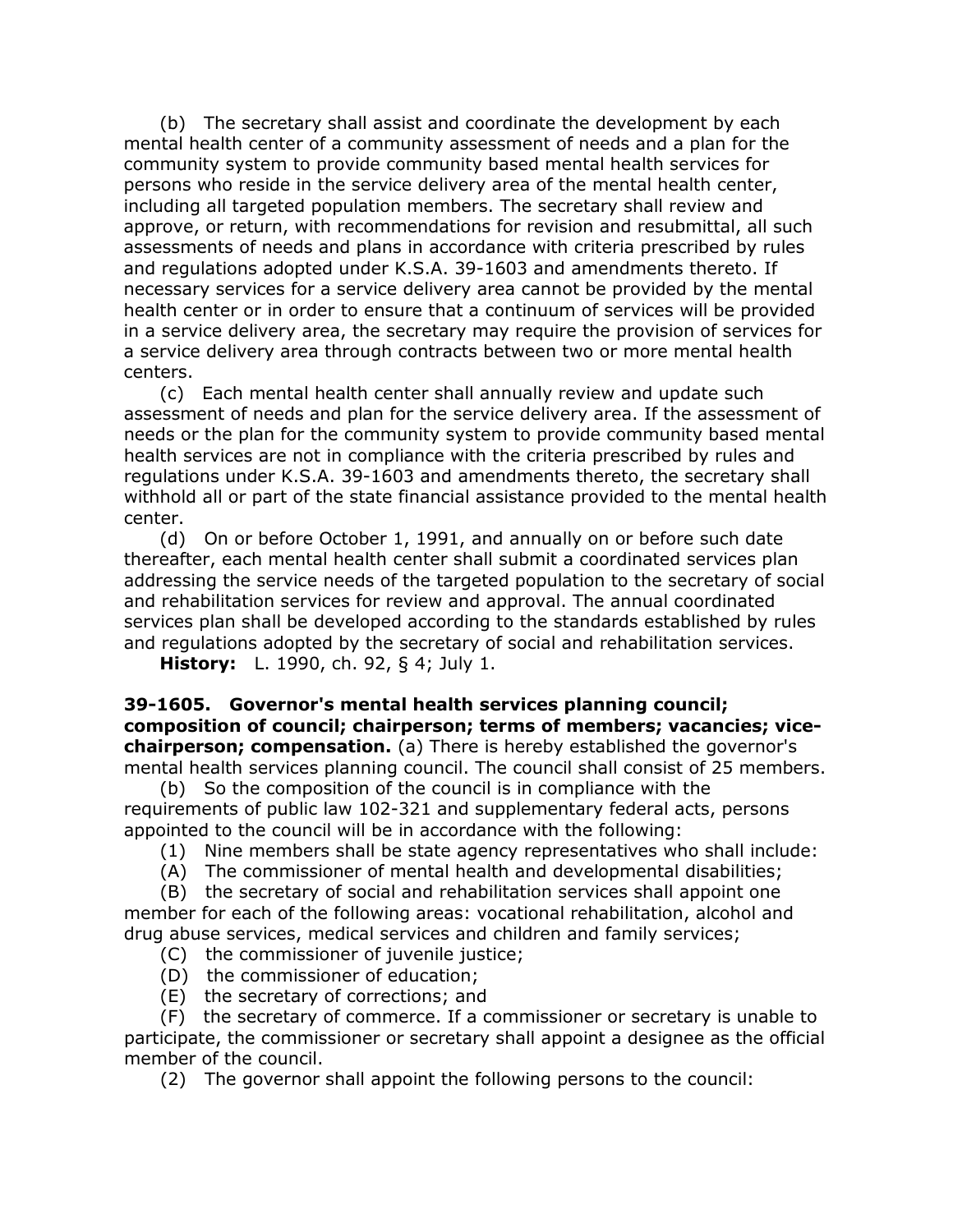(A) One member shall be a person licensed to practice medicine and surgery with board certification in psychiatry;

(B) two members shall be executive directors of mental health centers; and

(C) 13 members shall be individuals who are not state employees or providers of mental health services. Of the 13 members, four members shall be adult consumers with serious and persistent mental illness; three members shall be immediate family members of adult consumers with serious and persistent mental illnesses; four members shall be family members of minor children or youth with severe emotional disturbances; and two members shall be members of the general public.

(c) The terms of members who are currently serving on the council shall expire on the effective date of this act. At that time, appointees of the governor under subsection (b)(2) shall be appointed to the council by the governor with 1/2 appointed for a term of two years and the other 1/2 for a term of four years as specified by the governor. Thereafter, each member appointed to the council by the governor shall be appointed for a term of four years.

(d) Each member of the council shall serve until a successor is appointed and qualified. In the case of a vacancy on the council, a successor of like qualifications shall be appointed or designated to fill the unexpired term in accordance with subsections (b)(1) and (2).

(e) The governor shall designate the chairperson of the council. The members of the council shall elect a vice-chairperson.

(f) Members of the governor's mental health services planning council attending meetings of the council, or attending a subcommittee meeting thereof authorized by the council, shall be paid amounts provided in subsection (e) of K.S.A. 75-3223 and amendments thereto.

**History:** L. 1990, ch. 92, § 5; L. 1997, ch. 73, § 1; L. 2003, ch. 154, § 13; July 1.

**39-1606. Meetings of governor's mental health services planning council; duties of council; visits to state psychiatric hospitals and other providers; annual reports.** (a) The governor's mental health services planning council shall hold regular quarterly meetings and such other meetings as the chairperson of such council deems advisable, and in addition shall meet at such other times upon the call of the secretary.

(b) It is the duty of the governor's mental health services planning council to:

(1) Confer, advise and consult with the secretary with respect to the policies governing the management and operation of all state psychiatric hospitals and facilities and community based mental health services;

(2) serve as an advocate for targeted population members and other individuals with mental illness or emotional problems;

(3) monitor, review and evaluate, not less than once each year, the allocation and adequacy of mental health services within the state;

(4) perform such other planning , reviewing and evaluating of mental health services in this state, as may be requested by the secretary or as may be prescribed by law; and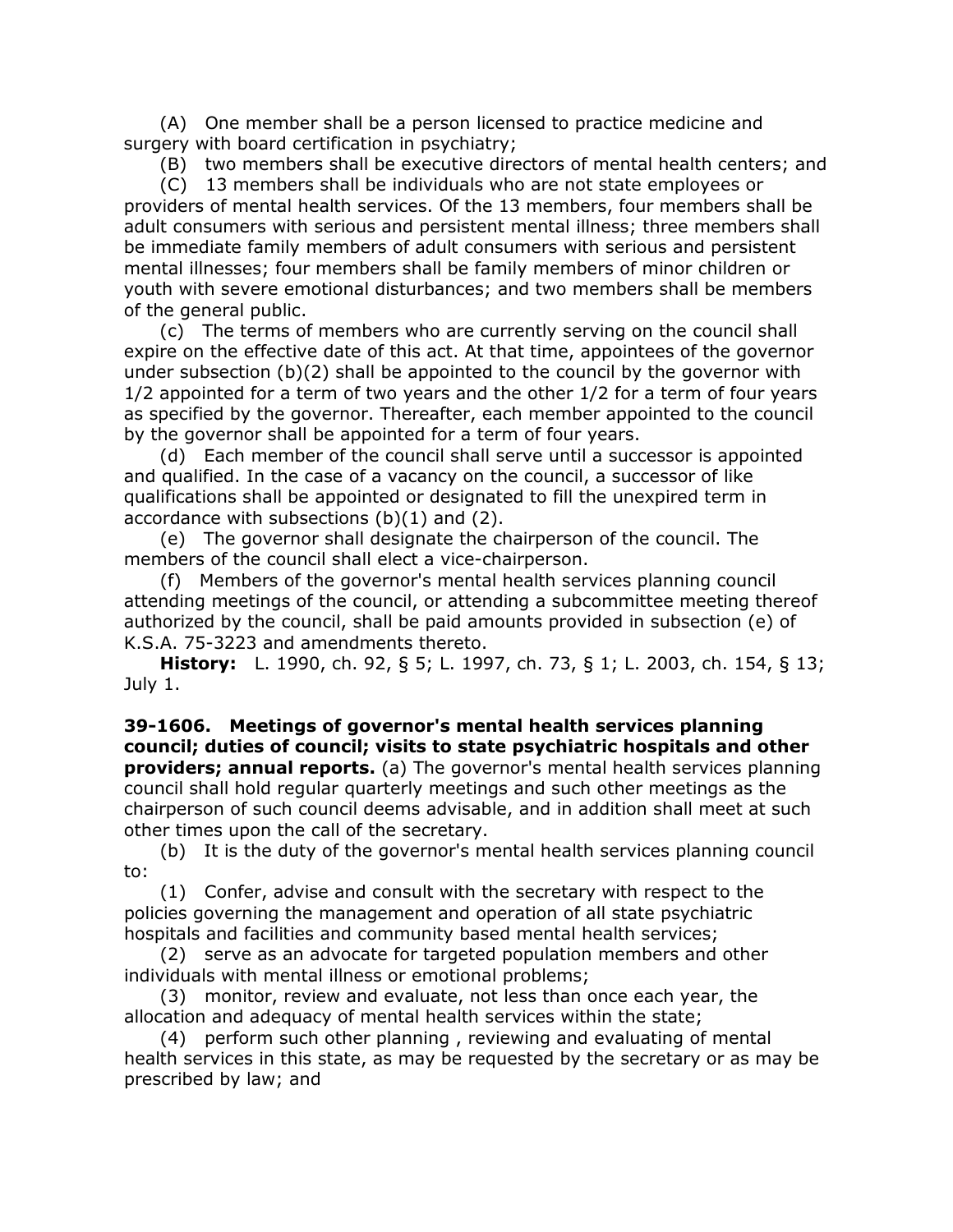(5) consult with and advise the governor, from time to time, with reference to the management, conduct and operation of state psychiatric hospitals and mental health programs.

(c) A member or members of the governor's mental health services planning council, at least once each year, shall visit each state psychiatric hospital and may visit other providers of community based mental health services for the purpose of inspecting the state psychiatric hospital, mental health center or the facility of other such providers of community based mental health services. Such visits shall be made at such times and in such manner as the council determines at a regular meeting.

(d) The governor's mental health services planning council shall make annual reports to the governor and the members of the legislature and may make such recommendations as it deems advisable for appropriate legislation.

**History:** L. 1990, ch. 92, § 6; July 1.

**39-1607. Mental health and developmental disabilities; certain powers, duties and functions.** All those powers, duties, functions of adult services, which were part of the adult services community and day living program, or similar programs prior to March 1, 1991, and which provide mental health services to persons, including persons residing in intermediate care facilities that provide mental health services, are powers, duties and functions of mental health and developmental disabilities.

**History:** L. 1990, ch. 92, § 7; L. 1995, ch. 234, § 15; Jan. 1, 1996.

**39-1608. Mental health centers to develop community assessment of needs and plan to provide community based mental health services; approval by secretary; annual reviews and reports; amendments to plan; rules and regulations; guidelines for conduct of assessments of need, for development and operation of system of services and for periodic reporting to the secretary.** (a) On or before October 1, 1991, and in accordance with rules and regulations adopted by the secretary each mental health center shall prepare and adopt a community assessment of needs and a plan to provide community based mental health services for persons who are residents of the service delivery area of the mental health center and shall submit such assessment of needs and plan to the secretary for approval. Among other provisions, such plan shall include the provision of services to all targeted population members who apply therefor.

(b) Each mental health center shall conduct annual reviews of the community assessment of needs for the service delivery area and shall report annually to the secretary the results of such reviews and any amendments to the community assessment of needs or the plan to provide community based mental health services which are adopted. The amendments to such plan shall be subject to approval by the secretary in accordance with criteria prescribed by rules and regulations adopted by the secretary.

(c) Prior to October 1, 1991, the secretary shall adopt rules and regulations prescribing guidelines for the conduct of community assessments of need, for the development and operation of systems to provide community based mental health services within the service delivery area of the mental health center, and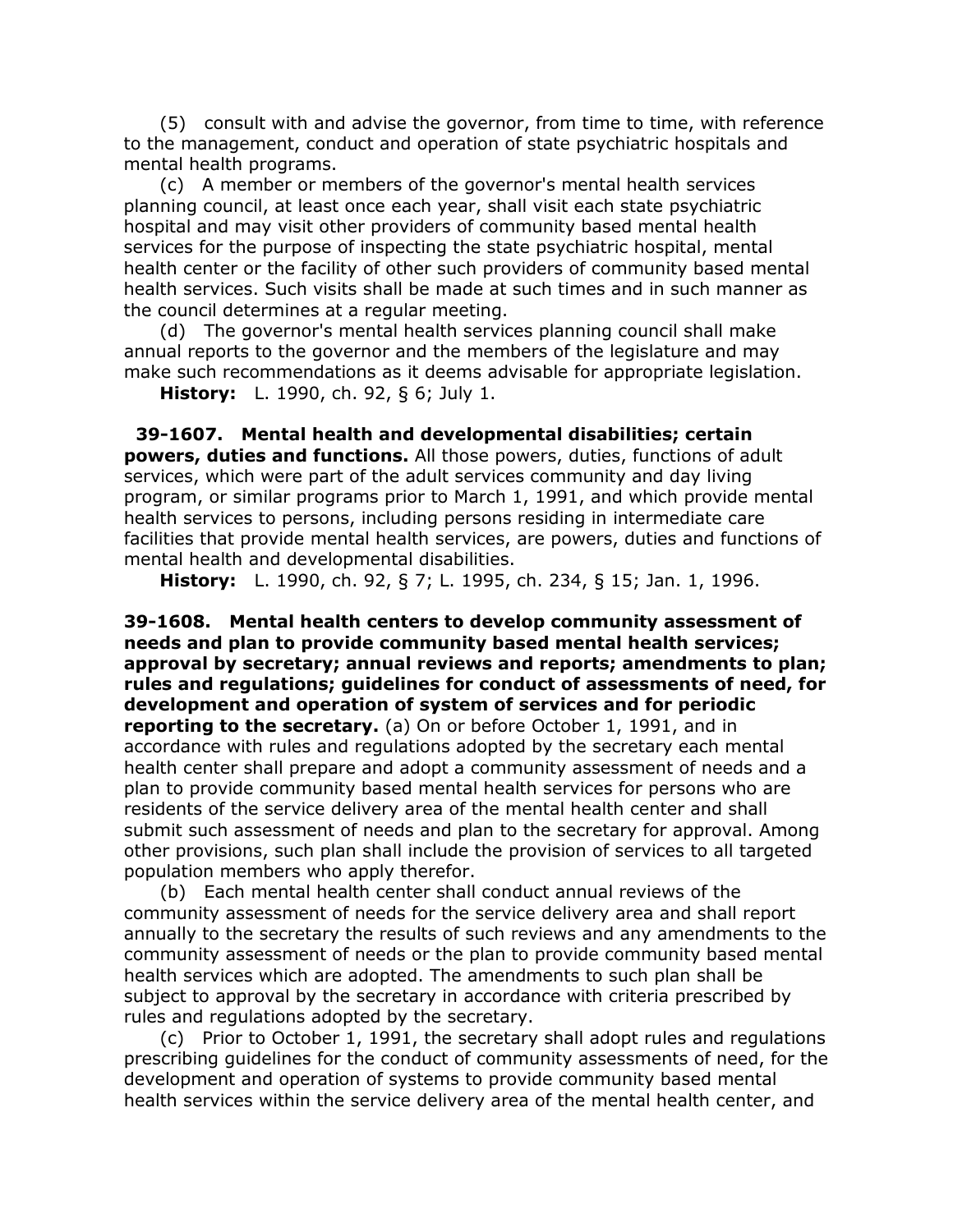for periodic reporting to the secretary on the operations under such systems in accordance with this act.

**History:** L. 1990, ch. 92, § 8; July 1.

**39-1609. Provision of community based mental health services; technical and financial assistance.** (a) Each mental health center may provide community based mental health services under the system established in accordance with this act and approved by the secretary either by directly providing such services or by providing such services through contracts with service providers, including other mental health centers, or both directly and through contracts with such service providers.

(b) Subject to and in accordance with the provisions of this act and appropriations acts, the secretary shall assist in the establishment and development of community based mental health services in each county by providing counties and mental health centers with technical assistance and financial assistance.

**History:** L. 1990, ch. 92, § 9; July 1.

**39-1610. Participating mental health centers; services provided; disbursement of funds for services; mental health reform phased program; admission and discharge criteria for patients; contracts for nonclinical services.** (a) Prior to January 1, 1991, for the Osawatomie state hospital catchment area, prior to July 1, 1992, for the Topeka state hospital catchment area and prior to July 1, 1993, for the Larned state hospital catchment area, the secretary shall enter into contracts with mental health centers so that there is a participating mental health center for each area of the state. Each participating mental health center entering into a contract with the secretary under this section shall provide screening, treatment and evaluation, court ordered evaluation and other treatment services pursuant to the care and treatment act for mentally ill persons.

(b) Subject to the provisions of this act and appropriations acts, the secretary shall administer and disburse funds to each mental health center for the coordination and provision of mental health services for all persons who are residents of the service delivery area of such mental health center.

(c) Subject to and in accordance with the provisions of this act and appropriations acts, the secretary shall undertake, in cooperation with participating mental health centers, the establishment and implementation of the mental health reform phased program.

(1) Beginning with the Osawatomie state hospital catchment area, the secretary shall enter into contracts with participating mental health centers to reduce the rated bed capacity of the Osawatomie state hospital as follows:

(A) One unit of 20 to 30 beds for adults shall be closed by June 30, 1991;

(B) by June 30, 1992, an additional unit or units comprising 20 to 30 beds shall be closed for adolescents; and

(C) by June 30, 1993, an additional unit or units comprising 20 to 30 adult beds shall be closed.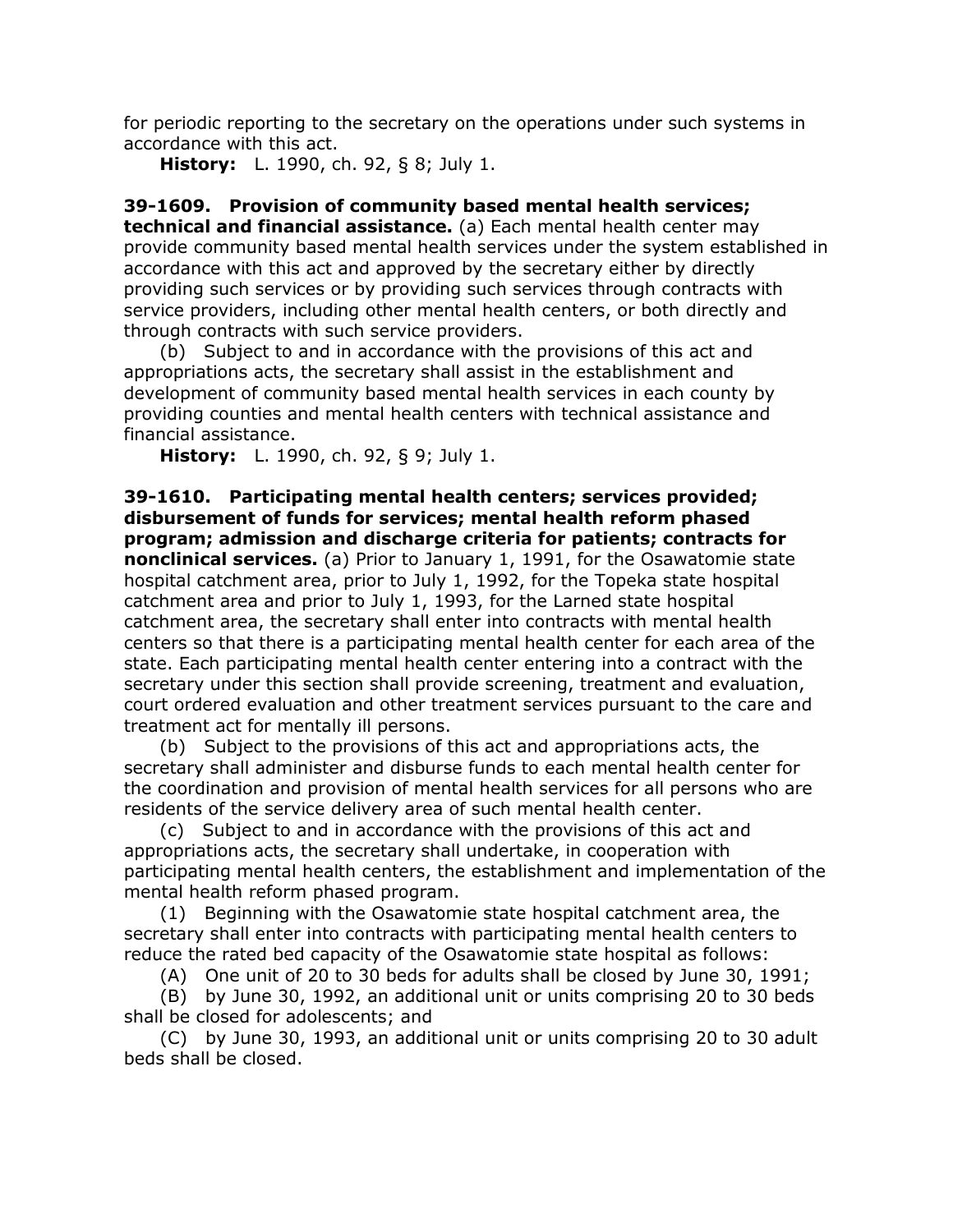(2) For the Topeka state hospital catchment area, the secretary shall enter into contracts with participating mental health centers to reduce the rated bed capacity of Topeka state hospital as follows:

(A) One or more units comprising 20 to 30 adolescent beds shall be closed by June 30, 1993;

(B) an additional unit or units comprising 20 to 30 adult beds shall be closed by June 30, 1994; and

(C) an additional unit or units comprising 20 to 30 adult beds shall be closed by June 30, 1995.

(3) For the Larned state hospital catchment area, the secretary shall enter into contracts with participating mental health centers to reduce the rated bed capacity of Larned state hospital by closing one or more units comprising 20 to 30 adult beds in each of the fiscal years ending June 30, 1994, June 30, 1995, and June 30, 1996.

(d) The staff of each state psychiatric hospital and the staff of the participating mental health centers in the catchment area of the state psychiatric hospital shall develop and implement admission and discharge criteria for all patients. The provisions of this section shall be incorporated into all contracts entered into between the secretary and the participating mental health centers.

(e) A participating mental health center may expend funds received from the secretary to contract with a contracting agency for the purchase of administrative, financial and other nonclinical services from such contracting agency as may be needed to assist the participating mental health center to carry out the provisions of the contract entered into by the center with the secretary.

**History:** L. 1990, ch. 92, § 10; L. 1996, ch. 167, § 52; Apr. 18.

**39-1611. Pilot project to provide psychiatric and substance abuse services for medicaid eligible residents less than 21 years of age; contract for such services; reports and information.** Subject to applicable federal guidelines and regulations and the provisions of appropriations acts, the secretary shall negotiate and enter into a contract for a pilot project to be conducted during the fiscal year ending June 30, 1992. If the secretary conducts a pilot project under this section, the pilot project may be conducted to provide the medicaid services related to psychiatric and substance abuse services for Kansas medicaid eligible residents who are less than 21 years of age on the basis of a described set of such services to a predetermined population as prescribed by the contract. The contract shall not be subject to the competitive bid requirements of K.S.A. 75-3739 and amendments thereto. The services to be provided for such residents under the contract shall include but not be limited to case management services, day treatment, outpatient services and emergency services. The contract may be entered into by the secretary with a single mental health center or with a contracting agency to provide such services through a mental health center or other qualified service providers, or both, within an area of Kansas determined by the secretary. In determining the location of the pilot project and the area in which such services shall be provided, the secretary shall consider both those areas in which such services are being provided currently for such residents by mental health centers and those areas of Kansas in which such